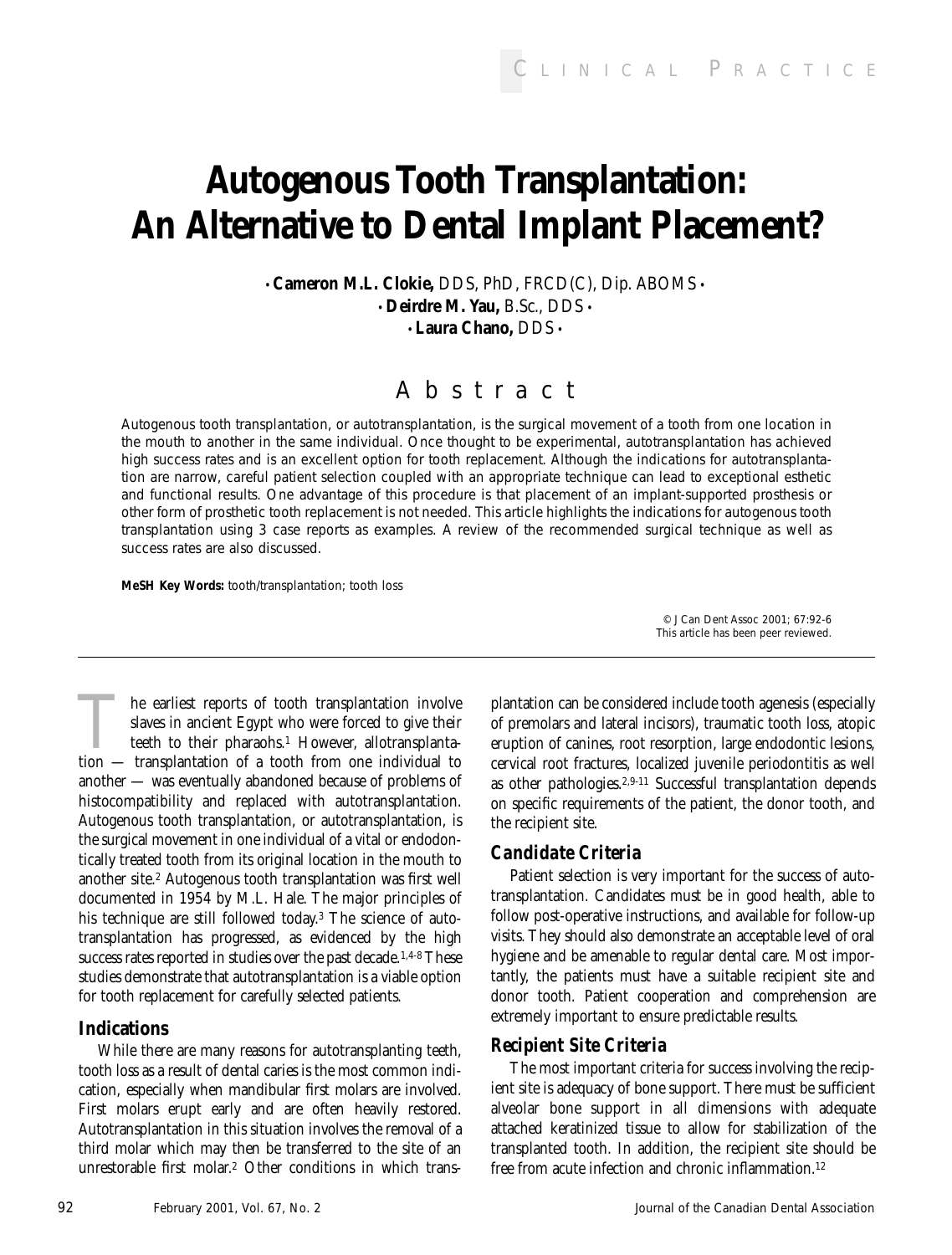#### *Donor Tooth Criteria*

The donor tooth should be positioned such that extraction will be as atraumatic as possible. Abnormal root morphology, which makes tooth removal exceedingly difficult and may involve tooth sectioning, is contraindicated for this surgery.1 Teeth with either open or closed apices may be donors; however, the most predictable results are obtained with teeth having between one-half to two-thirds completed root development.1,6,7,9,12-16 Surgical manipulation of teeth with less than one-half root formation may be too traumatic and could compromise further root development, stunting maturation or altering morphology. When root development is greater than two-thirds, the increased length may cause encroachment on vital structures such as the maxillary sinus or the inferior alveolar nerve.13 Furthermore, a tooth with complete or near complete root formation will generally require root canal therapy, while a tooth with an open apex will remain vital and should continue root development after transplantation. In the latter case, successful transplantation without the need for further endodontic therapy is usually seen.

#### **Case Reports**

Indications for tooth transplantation are discussed in the following 3 case reports. All 3 patients presented to the University of Toronto's dental faculty.

#### *Case 1*

A 17-year-old male orthodontic patient was referred to the oral and maxillofacial surgery department for the evaluation of an unerupted tooth 47. A panoramic radiograph revealed horizontally impacted teeth 47 and 48 (**Fig. 1**), complete root formation of tooth 47 and incomplete root formation of tooth 48. It was felt that orthodontic uprighting of tooth 47 was not possible and that it would be difficult to bring tooth 48 into an ideal position using an orthodontic approach. As tooth 48 demonstrated approximately two-thirds root formation, it was felt that transplantation of that tooth to position 47 could address this patient's problem, and the tooth was successfully transplanted.

#### *Case 2*

A 17-year-old female presented to the emergency clinic complaining of pain associated with tooth 37. A periapical radiograph showed extensive destruction of the crown of this tooth as a result of dental caries (**Fig. 2**). Examination led to a diagnosis of pulpal necrosis with periapical extension. Following consultation with the endodontic and prosthodontic departments, it was felt that the extent of the caries would make restoration of the tooth very difficult, if not impossible. Since the radiograph showed that tooth 38 had two-thirds root development, the decision was made to transplant tooth 38 to the space left following the extraction of tooth 37.

#### *Case 3*

In 1995, an 11-year-old female presented complaining of mobility associated with tooth 46. The patient was lost to follow-up until December 1998, at which time she was referred to the graduate periodontal clinic for a complete examination. The patient was diagnosed with localized juvenile periodontitis, and removal of tooth 46 was advised due to a poor prognosis (**Fig. 3**). Otherwise, the overall prognosis was fair; all the other teeth could be retained and maintained for a prolonged period of time. Tooth transplantation was suggested to manage this patient's problem. Periapical radiographs of teeth 38 and 48 were taken. As the root development of tooth 48 appeared greater than two-thirds (**Fig. 4a**) and that of 38 was less (**Fig. 4b**), tooth 38 was chosen as the donor tooth.

While no long-term follow-up is available for these cases, the six-month post-operative radiograph for case 3 (**Fig. 5**) shows good bone fill at the recipient site, continued development of the roots of the transplanted tooth, and development of the periodontal ligament space, which is characteristic of an appropriately healing autotransplant.

#### **Surgical Technique**

The procedure for tooth transplantation is usually no more traumatic for the patient than the removal of impacted third molars. Depending on patient preference, local anesthesia alone or in conjunction with some form of sedation is sufficient for the surgical procedure. Once sufficient anesthesia is obtained, the tooth at the recipient site is extracted and the recipient socket prepared. Occlusal and periapical radiographs of the donor tooth should be used to determine its labiolingual and mesiodistal dimensions. Many practitioners use this information to fabricate an acrylic replica of the tooth to be transplanted. This replica allows them to prepare the recipient site using a guide with dimensions similar to those required for the donor tooth. Next, the donor tooth is carefully removed to ensure minimal trauma to the periodontal ligament. When the donor tooth is unerupted, extraction involves flap elevation, bone removal, and gentle removal of the follicle from around the crown. Traumatic injury to the root surface of the donor tooth will impair the success of the transplant due to inadequate periodontal ligament regeneration. This is important for integration at the recipient site.4 Once removed, the donor tooth should be handled as little as possible and the practitioner should be careful to touch only the crown. The tooth is then placed in the recipient socket. Minimal delay between extraction and transplantation is important to ensure maintenance of periodontal membrane vitality. If further adjustment of the recipient socket is required, the donor tooth can be easily stored in its original socket.

Once the transplanted tooth is in its final position, occlusion is checked and, if needed, adjusted using a high-speed finishing bur. The tooth should be in slight infraocclusion to allow it to erupt into proper occlusion over the next few months. When proper positioning is obtained, the tooth can be stabilized with a suture splint for one to 2 weeks.<sup>17</sup> Alternatively, adhesive resin, light polymerizing resin, or a temporary bridge of autopolymerizing resin and wire splint can be used.14

Post-operative instructions and sequelae are similar to those following the removal of an impacted tooth.2 A soft diet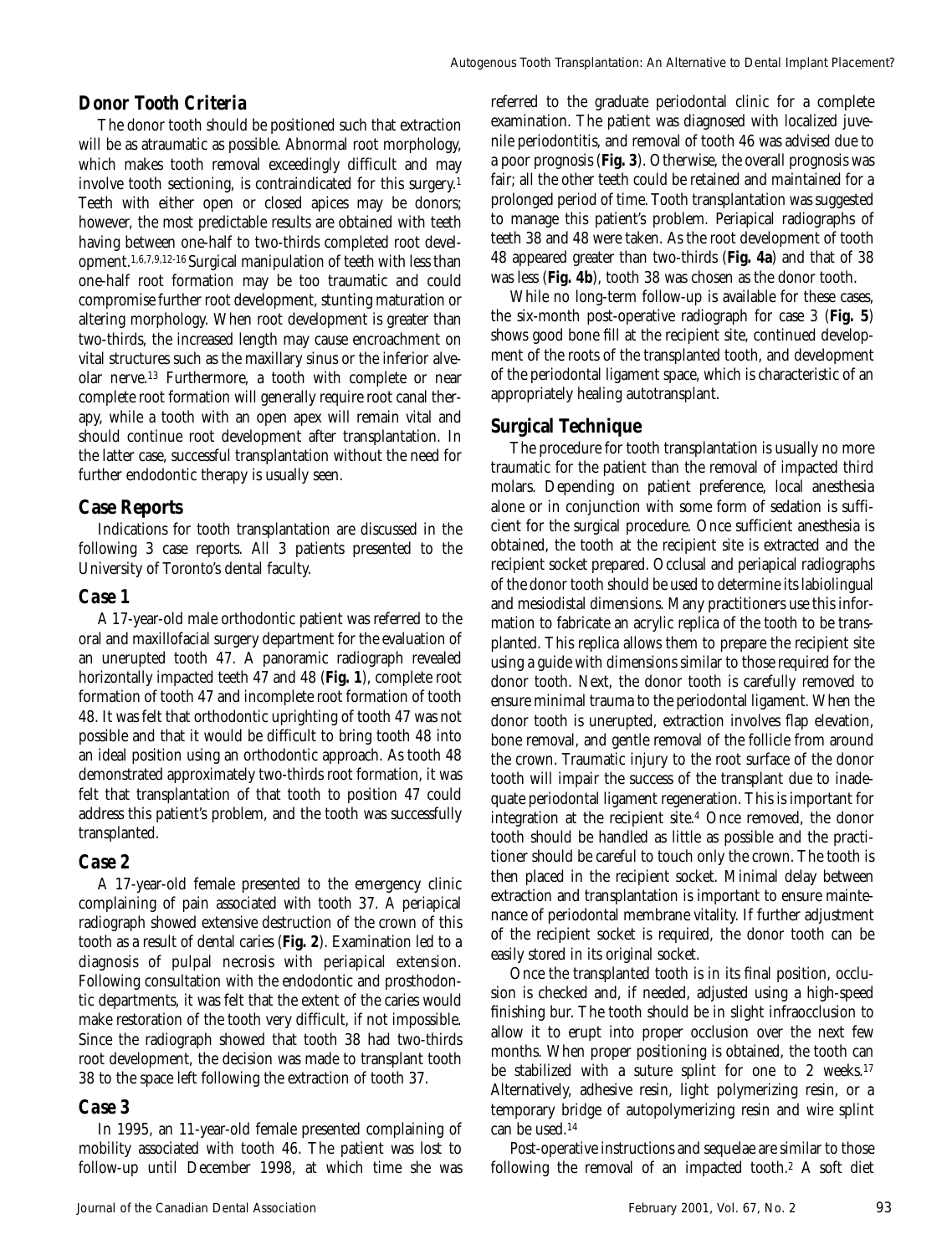

*Figure 1: Panoramic radiograph revealing horizontally impacted teeth 47 and 48. Note the stage of root formation of tooth 48.*



*Figure 2: Periapical radiograph of the left posterior mandible demonstrating extensive decay associated with tooth 37. Note the stage of root development of tooth 38.*



*Figure 3: Periapical radiograph showing localized juvenile periodontitis associated with tooth 46.*



*Figure 4: Periapical radiographs of the lower third molars show that root development of tooth 48 (a) appears greater than two-thirds; therefore, tooth 38 (b) was used as the donor tooth.*



*Figure 5: Six-month post-operative radiograph indicates patient has regained the supporting alveolar bone in the region of the tooth transplant and shows continued root development with the establishment of a periodontal ligament space.*

should be followed for a couple of days after surgery and the patient should be instructed to avoid mastication on the transplant. Patients should be instructed to maintain optimal oral hygiene. Some investigators feel that the patient should rinse with chlorhexidine gluconate mouth rinse as an adjunct to oral hygiene.<sup>1</sup> Patients may also be given perioperative and postoperative antibiotics.1,4,6,14,17

Many clinicians recommend that patients be seen the day after surgery to ensure the transplant has retained its new position, the splint is stable, and that swelling, edema, and hematoma formation are within normal limits.15 The patient should then be seen at weekly intervals for one month if there are no complications. After one month, the patient should be seen every 6 months for 2 years.18 During this period the tooth should be evaluated for the onset of pulpal breakdown seen as intrapulpal calcification, periapical radiolucency, or root resorption. For vital transplants of developing teeth with open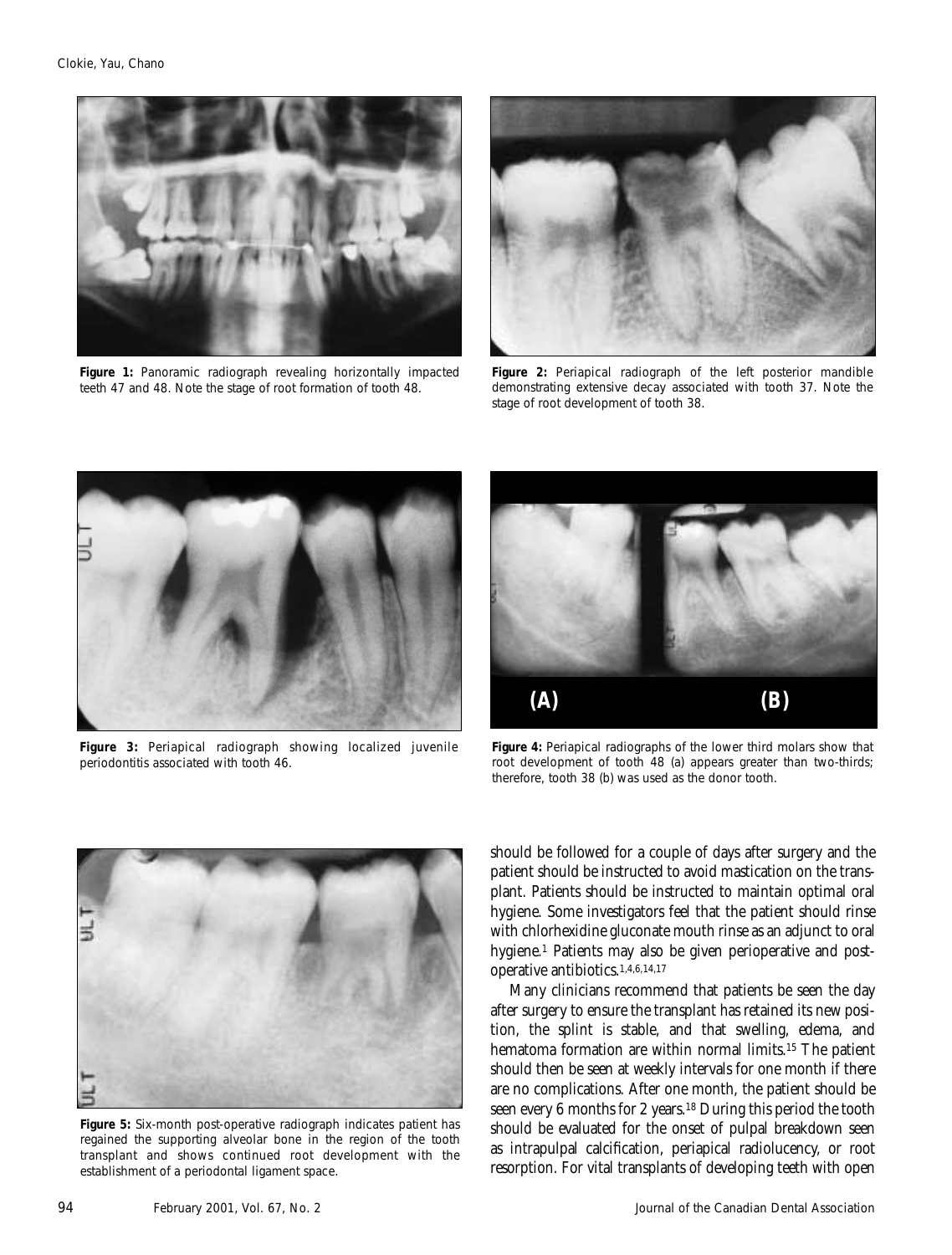apices, endodontic treatment of the transplant is not required as these teeth can be revascularized and reinnervated.2 However, endodontic treatment is always required for transplants of mature teeth with complete root formation. Endodontic therapy begins approximately one month postoperatively with instrumenting of the canals and filling with calcium hydroxide. Gutta percha filling is completed 3 to 6 months post-transplantation.4

#### **Success**

The literature reports excellent success rates following tooth transplantation when the appropriate protocol is followed. Andreasen<sup>5</sup> found 95% and 98% long-term survival rates for incomplete and complete root formation of 370 transplanted premolars observed over 13 years. Lundberg and Isaksson6 had success in 94% and 84% of cases for open and closed apices respectively in 278 autotransplanted teeth over 5 years. Kugelberg7 achieved success rates of 96% and 82% for 45 immature and mature teeth transplanted into the upper incisor region over 4 years. Cohen<sup>1</sup> showed success in the ranges of 98-99% over 5 years and 80-87% over 10 years with transplanted anterior teeth with closed apices. Nethander4 found 5 year success rates of over 90% for 68 mature teeth transplanted with a 2-stage technique. Josefsson<sup>8</sup> found 4-year success rates of 92% and 82% respectively for premolars with incomplete and complete root formation.

These consistently high success rates are a contrast to the variable results reported in many older studies. Schwartz and others16 yielded success rates of only 76.2% at 5 years and 59.6% at 10 years. Similarly, Pogrel<sup>13</sup> found that his success rate for 416 autotransplanted teeth was 72%. However, other investigators of that era had more positive results. Kristerson,  $11$ for example, obtained a success rate of 93% when 100 autotransplanted premolars were observed for a mean of 6.3 years.

The factors that lead to success have been extensively investigated. The most significant determinant for survival of the transplant is the continued vitality of the periodontal membrane. In cases where the periodontal ligament is traumatized during transplantation, external root resorption and ankylosis is often noted.<sup>1,13</sup> Schwartz<sup>16</sup> tried to link the loss of the graft to specific prognostic factors and found that success rates are highest when donor teeth are premolars, have onehalf to two-thirds root development, and experience minimal trauma and limited extraoral time during surgery. The experience of the surgeon also affects the success because this procedure is technique-sensitive.

Although retention of the tooth and restoration of the edentulous space is the desired outcome for patients, more specific parameters have been used to measure the health of the surviving transplant. These parameters include marginal periodontal attachment, mobility, pain, root resorption, root development, sensitivity to percussion, gingival pocket depth, presence of gingivitis, and presence of fistulae.4,19,20 However, these studies are difficult to compare because each used different measures to determine success.

The most common cause of failure of the autotransplant is

chronic root resorption.15 More specifically, the causes of tooth loss following transplantation from most common to least common are inflammatory resorption, replacement resorption (ankylosis), marginal periodontitis, apical periodontitis, caries, and trauma.16 Inflammatory resorption may become evident after 3 or 4 weeks, while replacement resorption may not become evident until 3 or 4 months after transplantation. The incidence of both types of resorption can be decreased with atraumatic extraction of the donor tooth and immediate transfer to the recipient site to minimize the risk of injury to the periodontal ligament.1

#### **Conclusion**

Although autotransplantation has not been established as a traditional means of replacing a missing tooth, the procedure warrants more consideration. Recent studies clearly demonstrate that autotransplantation of teeth is as successful as endosseous dental implant placement. Minimum acceptable success rates for endosseous titanium dental implants are 85% after 5 years and 80% after 10 years.21 For younger patients, autotransplantation may also be considered as a temporary measure. The transplant can replace missing teeth to ensure preservation of bone until growth has ceased and then, if necessary, the patient can become a candidate for implants.22 With appropriate patient selection, and presence of a suitable donor tooth and recipient site, autogenous transplantation should be considered as a viable option for treatment of an edentulous space.  $\triangle$ 

*Dr. Clokie is head of the department of oral and maxillofacial surgery at the University of Toronto.*

*Dr. Yau is a dental intern at Mount Sinai Hospital, Toronto, Ont. Dr. Chano is resident in periodontics, University of Toronto. Correspondence to: Dr. Cameron M.L. Clokie, Department of Oral and Maxillofacial Surgery, University of Toronto, 124 Edward Street, Toronto, Ontario, M5G 1G6. E-mail: cameron.clokie@utoronto.ca.*

*The authors have no declared financial interest.*

#### **References**

1. Cohen AS, Shen TC, Pogrel MA. Transplanting teeth successfully: autografts and allografts that work. *JADA* 1995; 126(4):481-5.

2. Leffingwell CM. Autogenous tooth transplantation: a therapeutic alternative. *Dent Surv* 1980; 56(2):22-3, 26.

3. Hale ML. Autogenous transplants. *Oral Surg Oral Med Oral Pathol* 1956; 9:76-83.

4. Nethander G. Periodontal conditions of teeth autogenously transplanted by a two-stage technique. *J Periodontal Res* 1994; 29(4):250-8.

5. Andreasen JO, Paulsen HU, Yu Z, Bayer T, Schwartz O. A long-term study of 370 autotransplanted premolars. Part II. Tooth survival and pulp healing subsequent to transplantation. *Eur J Orthod* 1990; 12(1):14-24.

6. Lundberg T, Isaksson S. A clinical follow-up study of 278 autotransplanted teeth. *Br J Oral Maxillofac Surg* 1996; 34(2):181-5.

7. Kugelberg R, Tegsjo U, Malmgren O. Autotransplantation of 45 teeth to the upper incisor region in adolescents. *Swed Dent J* 1994; 18(5):165-72.

8. Josefsson E, Brattstrom V, Tegsjo U, Valerius-Olsson H. Treatment of lower second premolar agenesis by autotransplantation: four-year evaluation of eighty patients. *Acta Odontol Scand* 1999; 57(2):111-5.

9. Kahnberg KE. Autotransplantation of teeth: indications for transplantation with a follow-up of 51 cases. *Int J Oral Maxillofac Surg* 1987; 16(5):577-85.